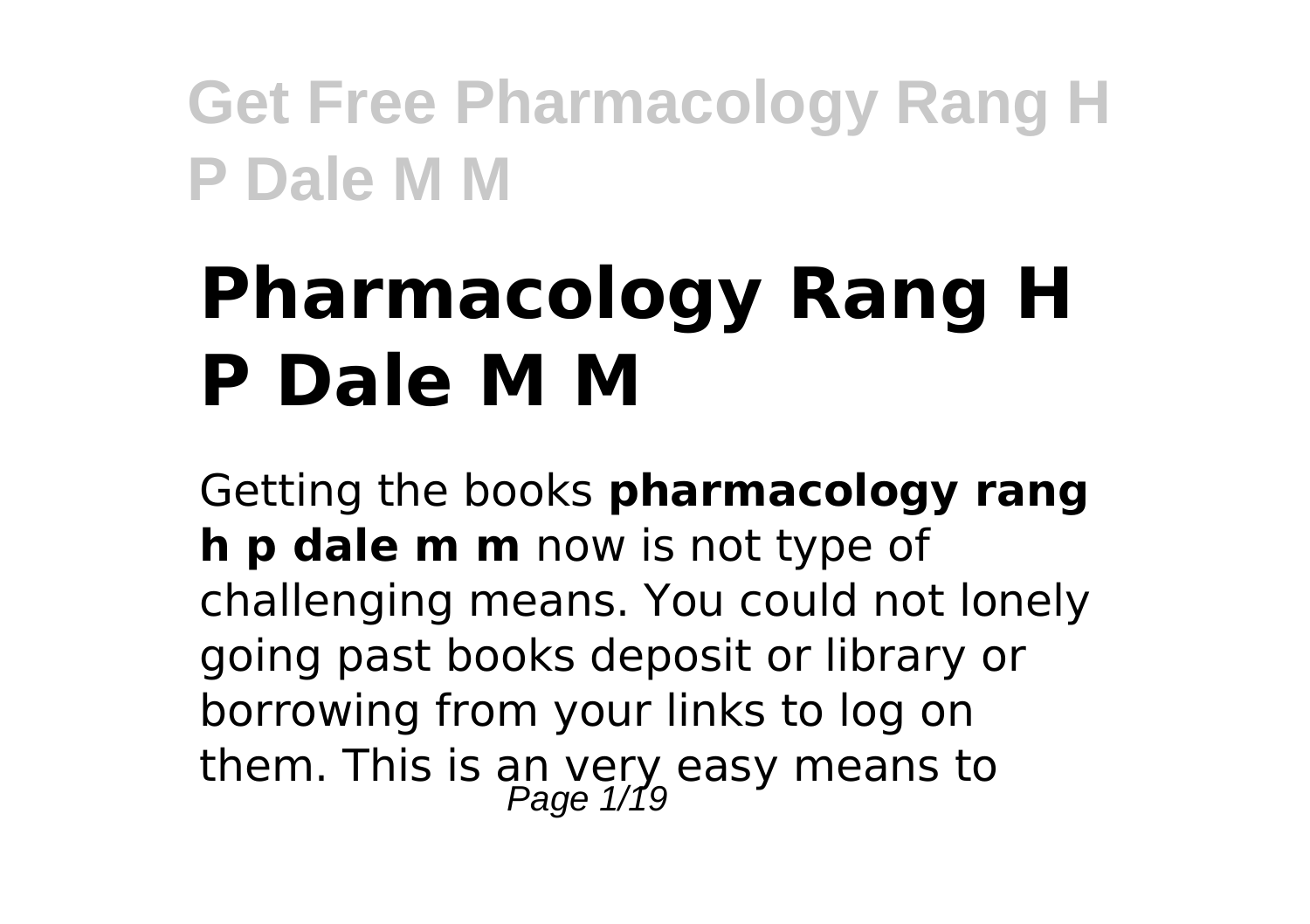specifically get lead by on-line. This online revelation pharmacology rang h p dale m m can be one of the options to accompany you next having supplementary time.

It will not waste your time. take me, the e-book will definitely ventilate you new event to read. Just invest tiny mature to

Page 2/19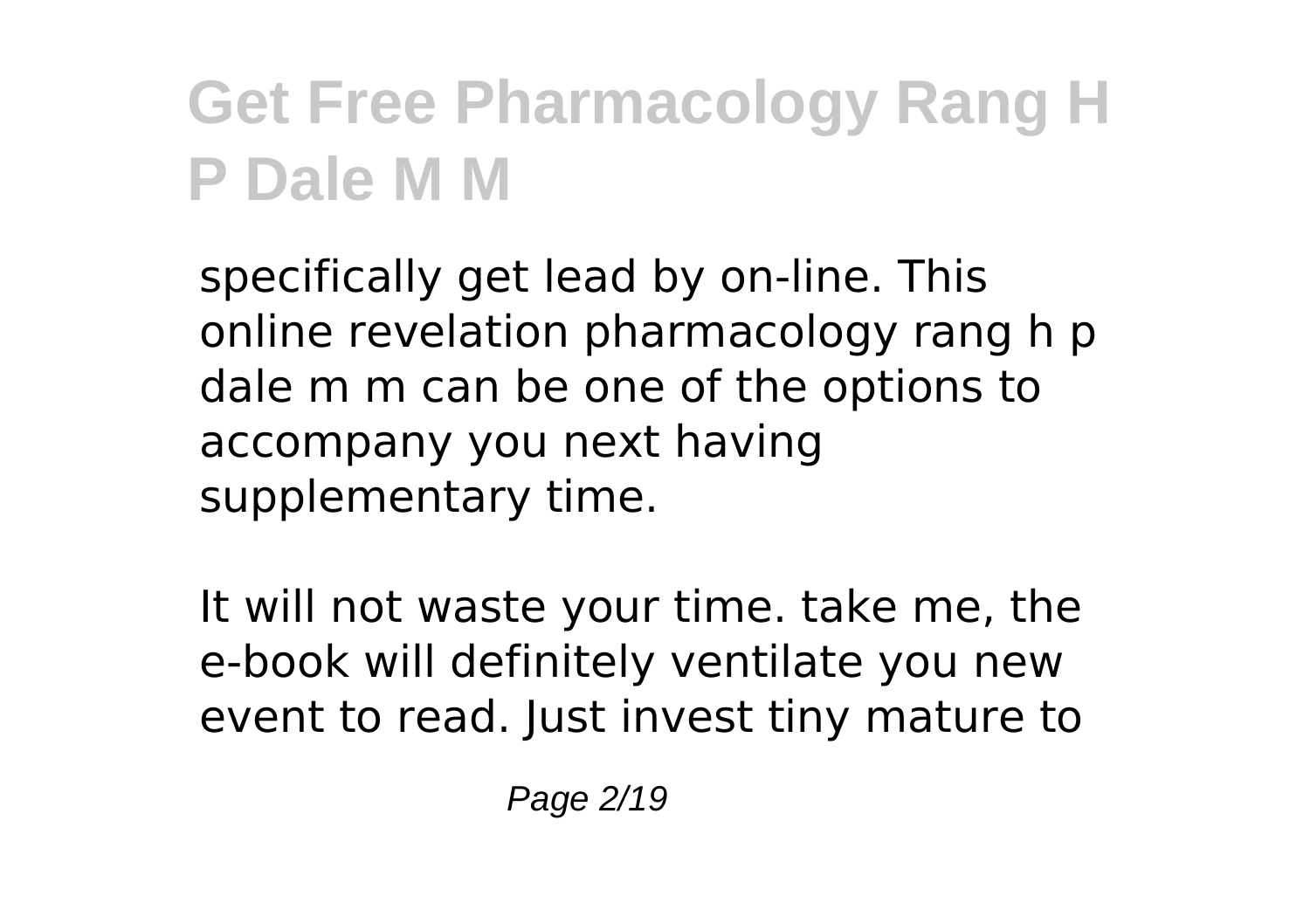approach this on-line proclamation **pharmacology rang h p dale m m** as with ease as review them wherever you are now.

Most of the ebooks are available in EPUB, MOBI, and PDF formats. They even come with word counts and reading time estimates, if you take that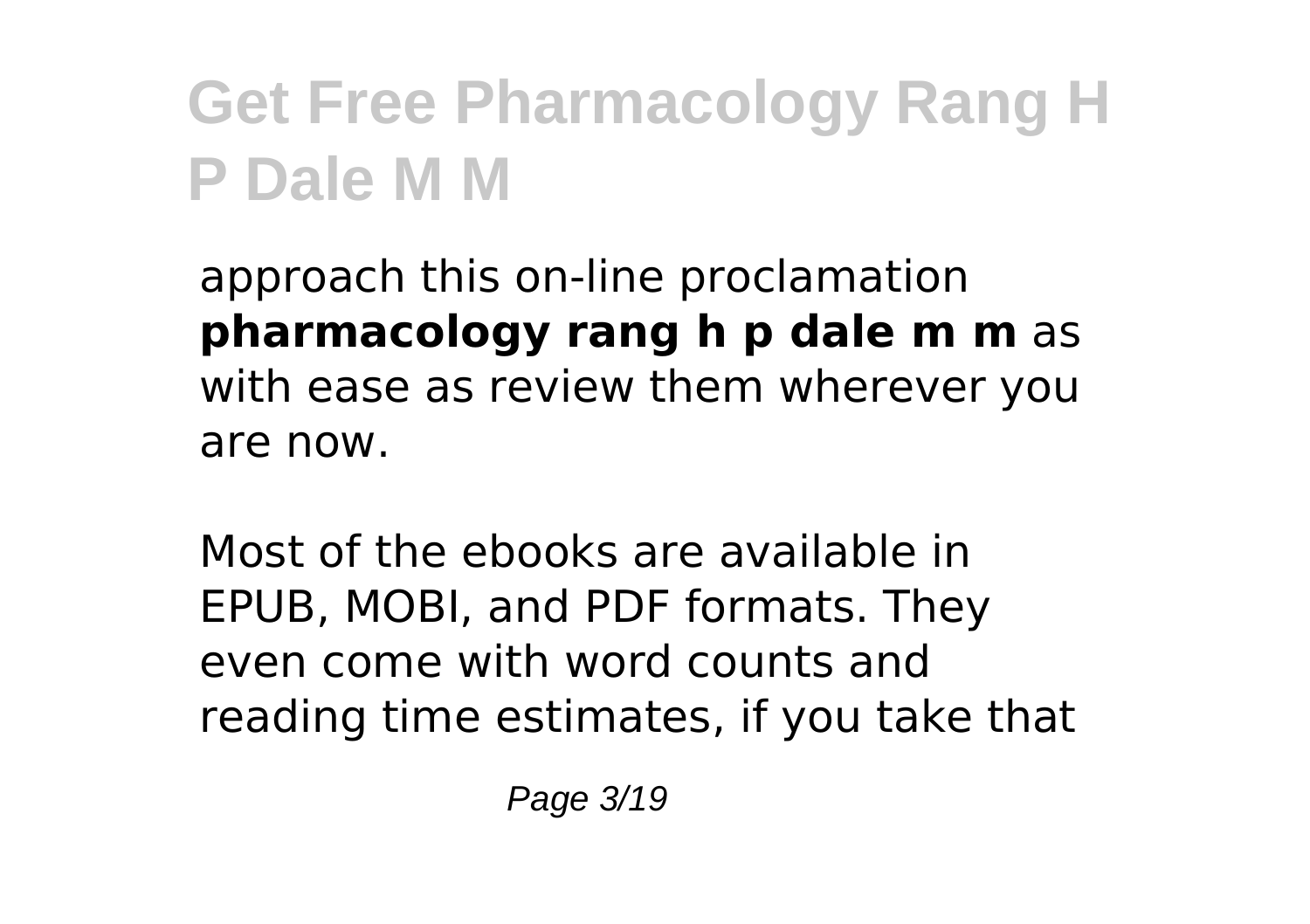into consideration when choosing what to read.

#### **Pharmacology Rang H P Dale**

RANG & DALE'S Pharmacology 9th edition (TRUE PDF) Shafi Rigan. Download Download PDF. Full PDF Package Download Full PDF Package. This Paper. A short summary of this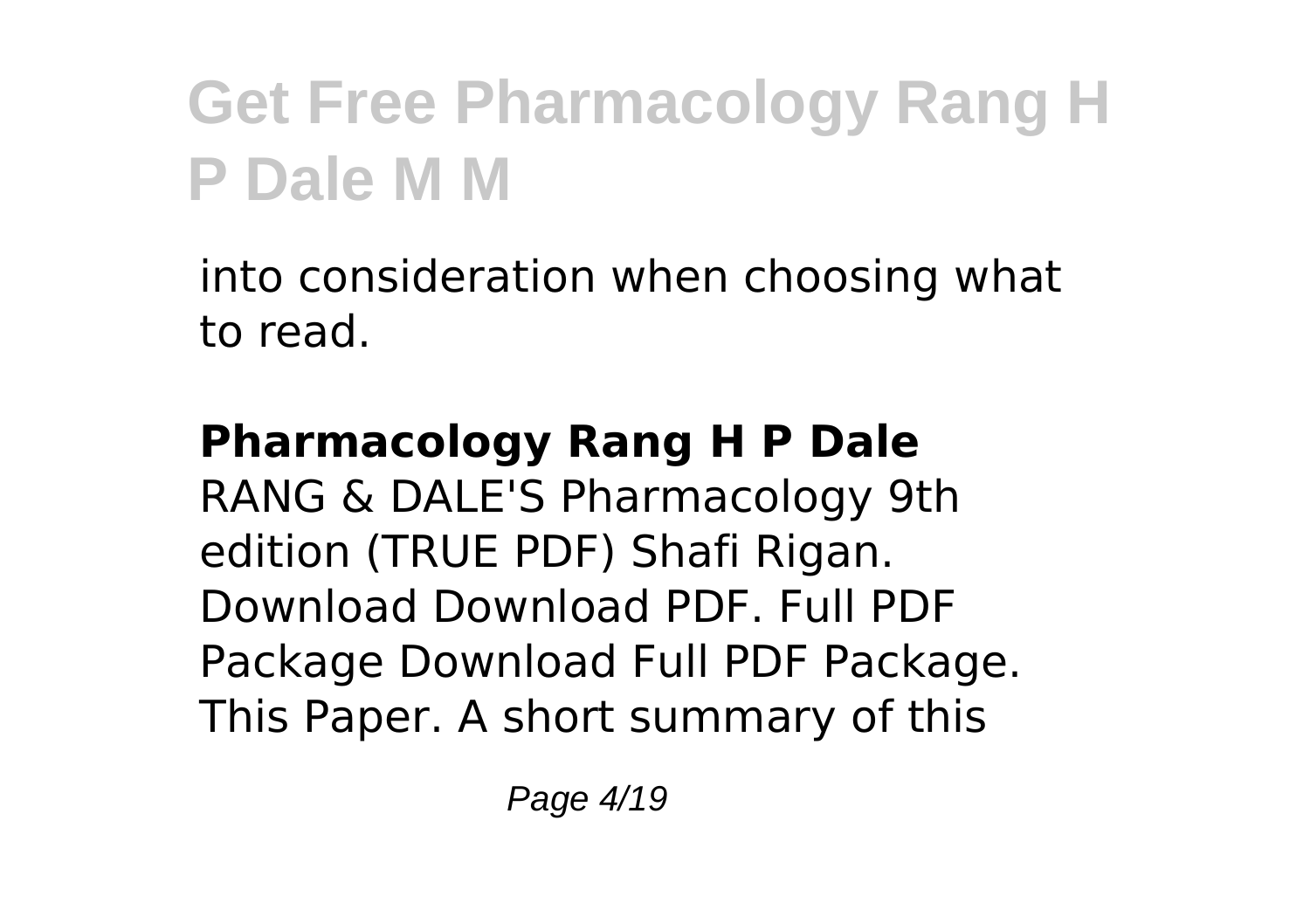paper. 37 Full PDFs related to this paper. Read Paper. Download Download PDF.

#### **RANG & DALE'S Pharmacology 9th edition (TRUE PDF) - Academia.edu** Pharmacology is a branch of medicine, biology and pharmaceutical sciences concerned with drug or medication action, where a drug may be defined as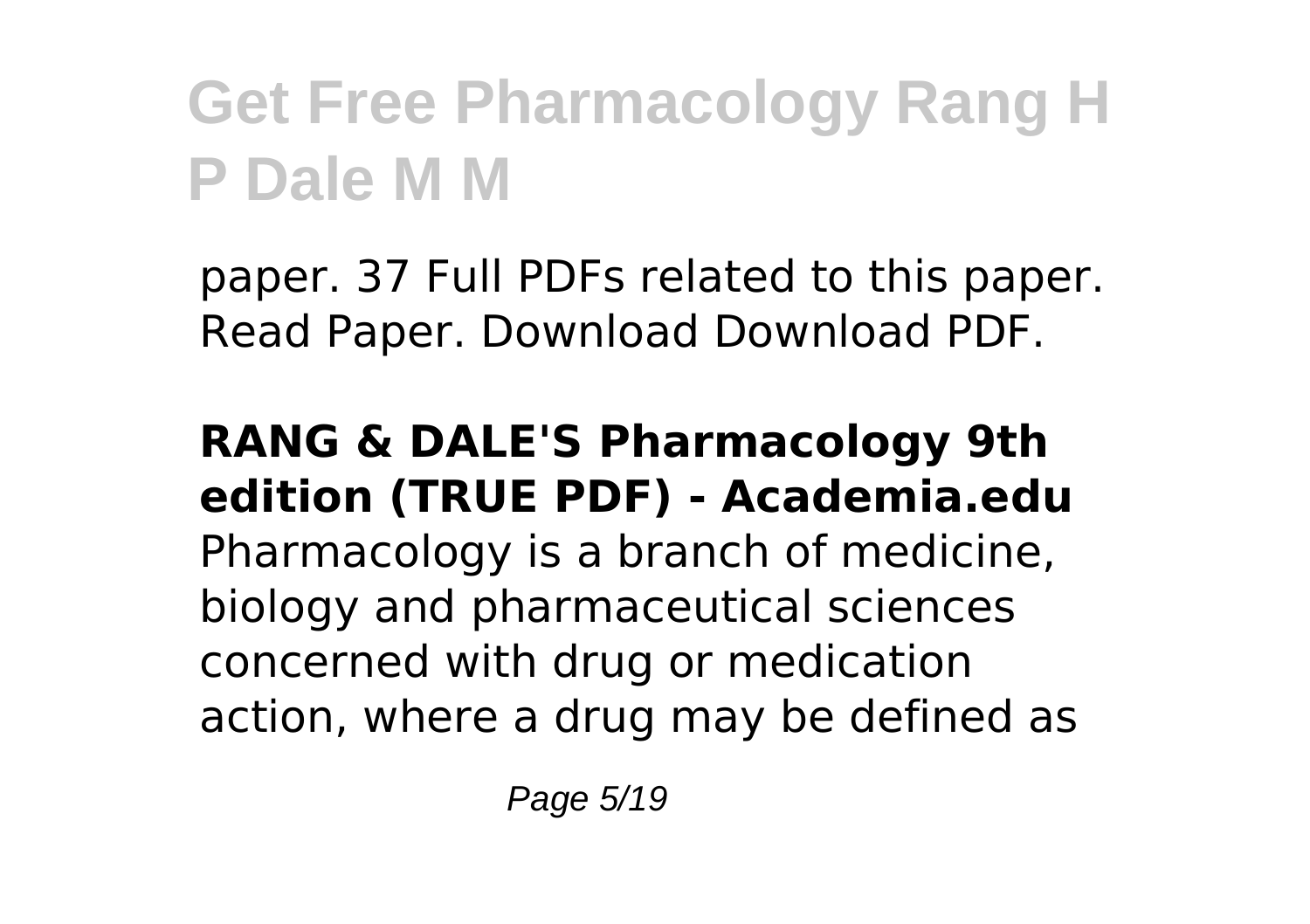any artificial, natural, or endogenous (from within the body) molecule which exerts a biochemical or physiological effect on the cell, tissue, organ, or organism (sometimes the word pharmacon is used as a term to encompass these endogenous and ...

#### **Pharmacology - Wikipedia**

Page 6/19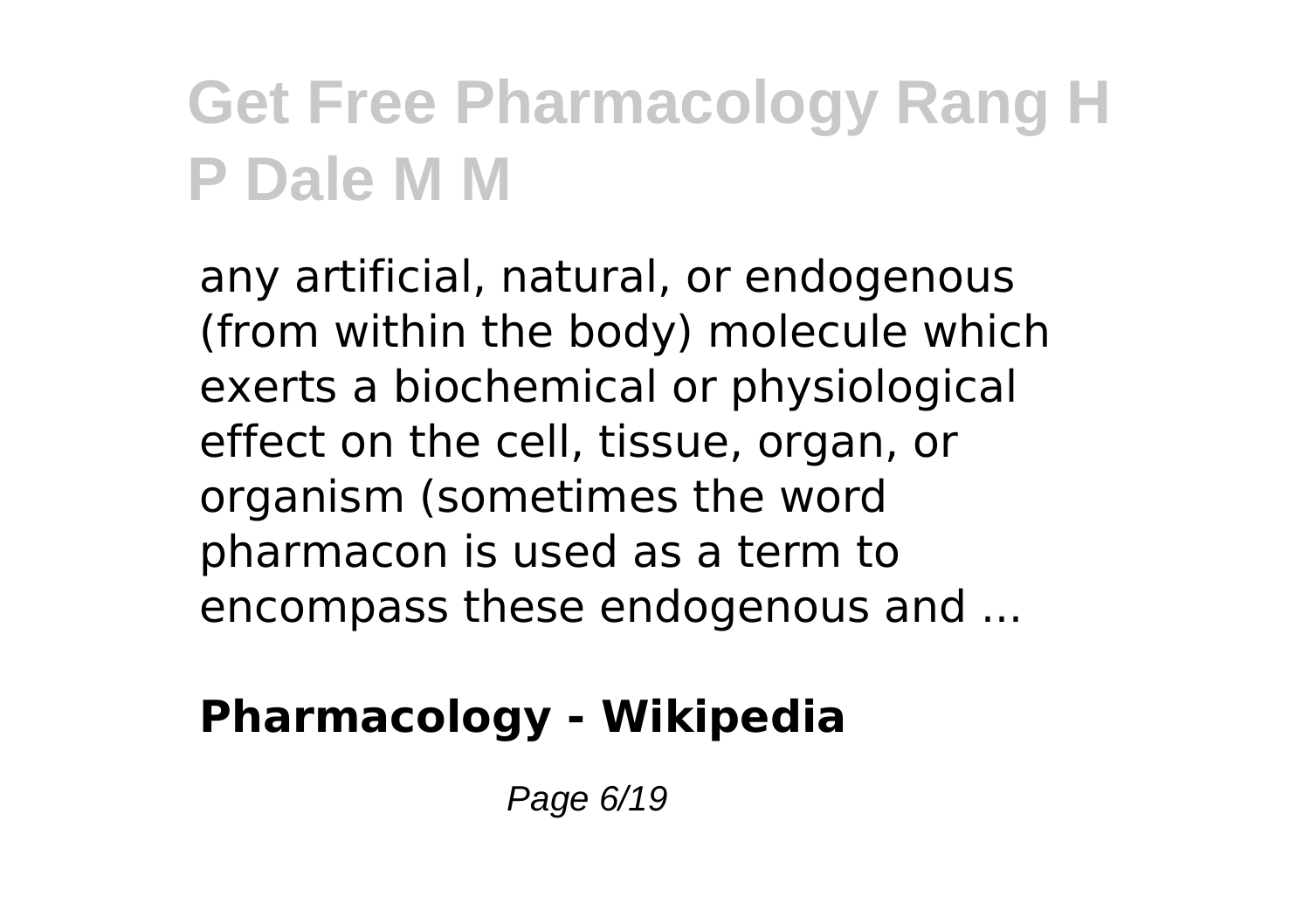Nebivolol is a beta blocker used to treat high blood pressure and heart failure. As with other β-blockers, it is generally a less preferred treatment for high blood pressure. It may be used by itself or with other blood pressure medication. It is taken by mouth.

#### **Nebivolol - Wikipedia**

Page 7/19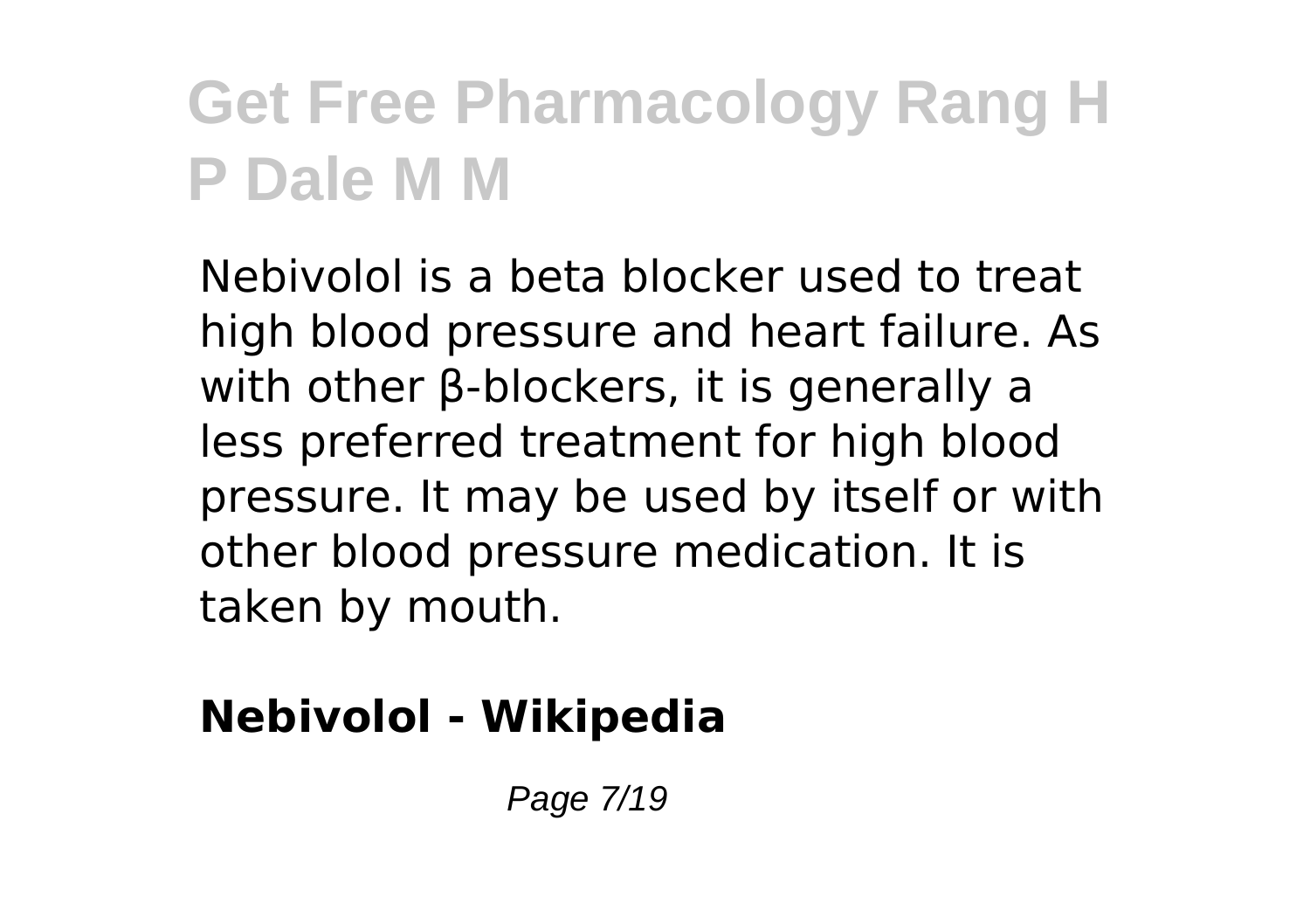Clinical Pharmacology of Ibuprofen . Ibuprofen is supplied as tablets with a potency of 200 to 800 mg.6 The usual dose is 400 to 800 mg three times a day.7 It is almost insoluble in water having pKa of 5.3.8 It is well absorbed orally; peak serum concentrations are attained in 1 to 2 hours after oral administration. It is rapidly bio-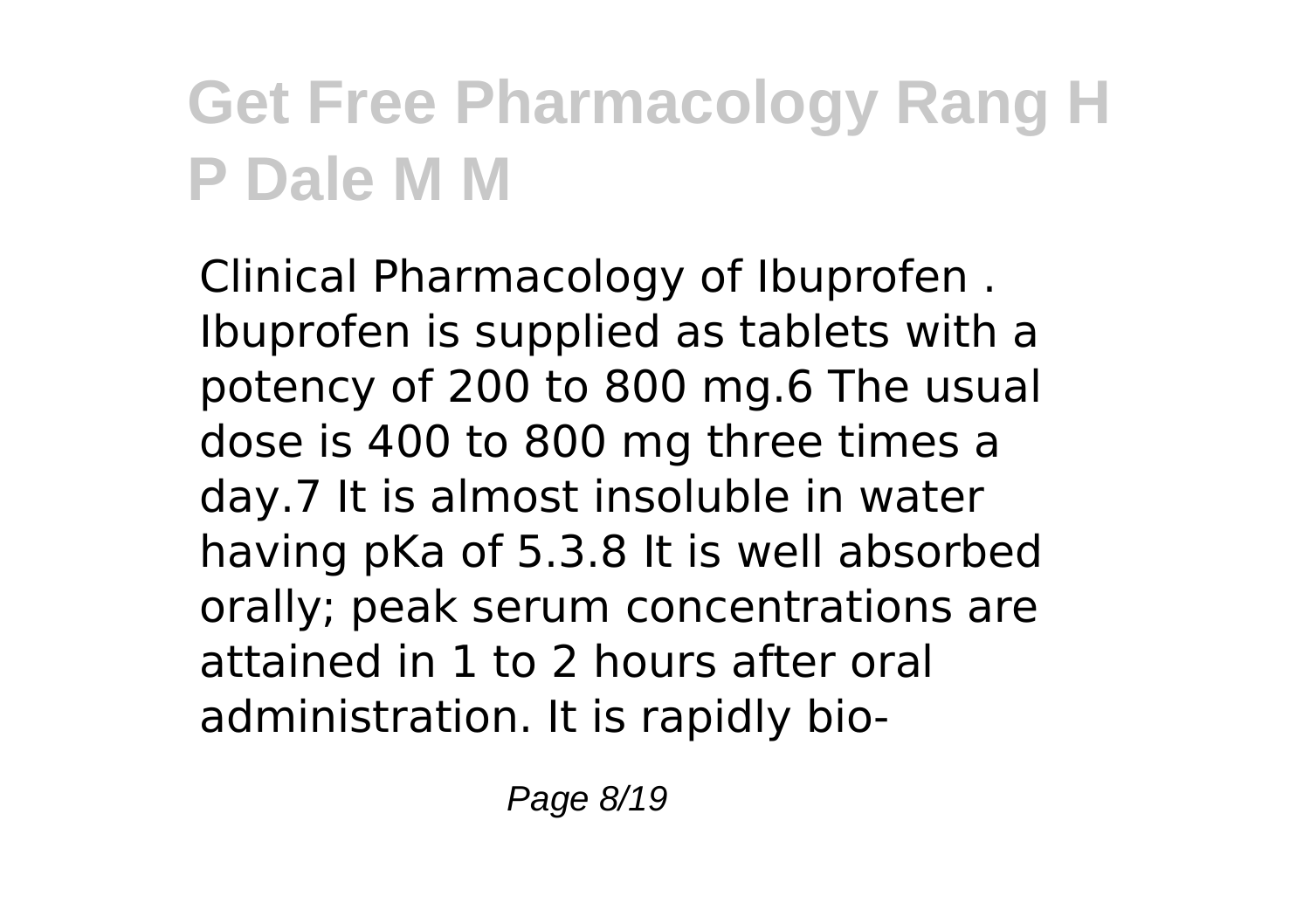transformed with a serum half life of 1.8 to 2 hours.

#### **An Overview of Clinical Pharmacology of Ibuprofen - PMC** It is suggested (Shin et al., 2002) that, in the transmembrane region TM3, a conserved aspartic acid (amino acid position 107 in human H 1, position 98 in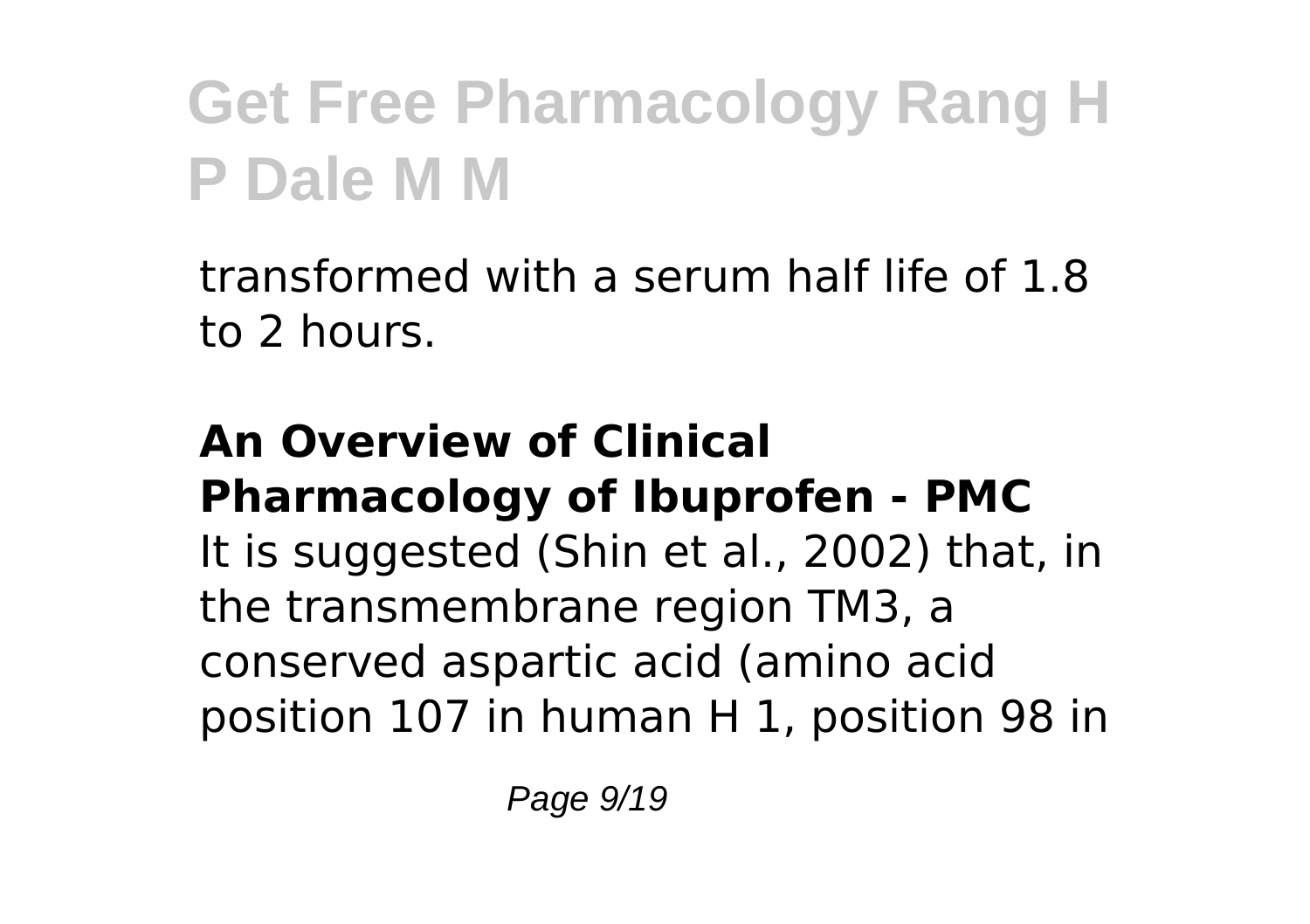human H 2, position 114 in human H 3 and position 94 in human H 4) is essential for binding of both histamine and basic antagonists, presumably by providing a negative counter-ion for the

#### **Histamine and its receptors - PMC - PubMed Central (PMC)**

Page 10/19

...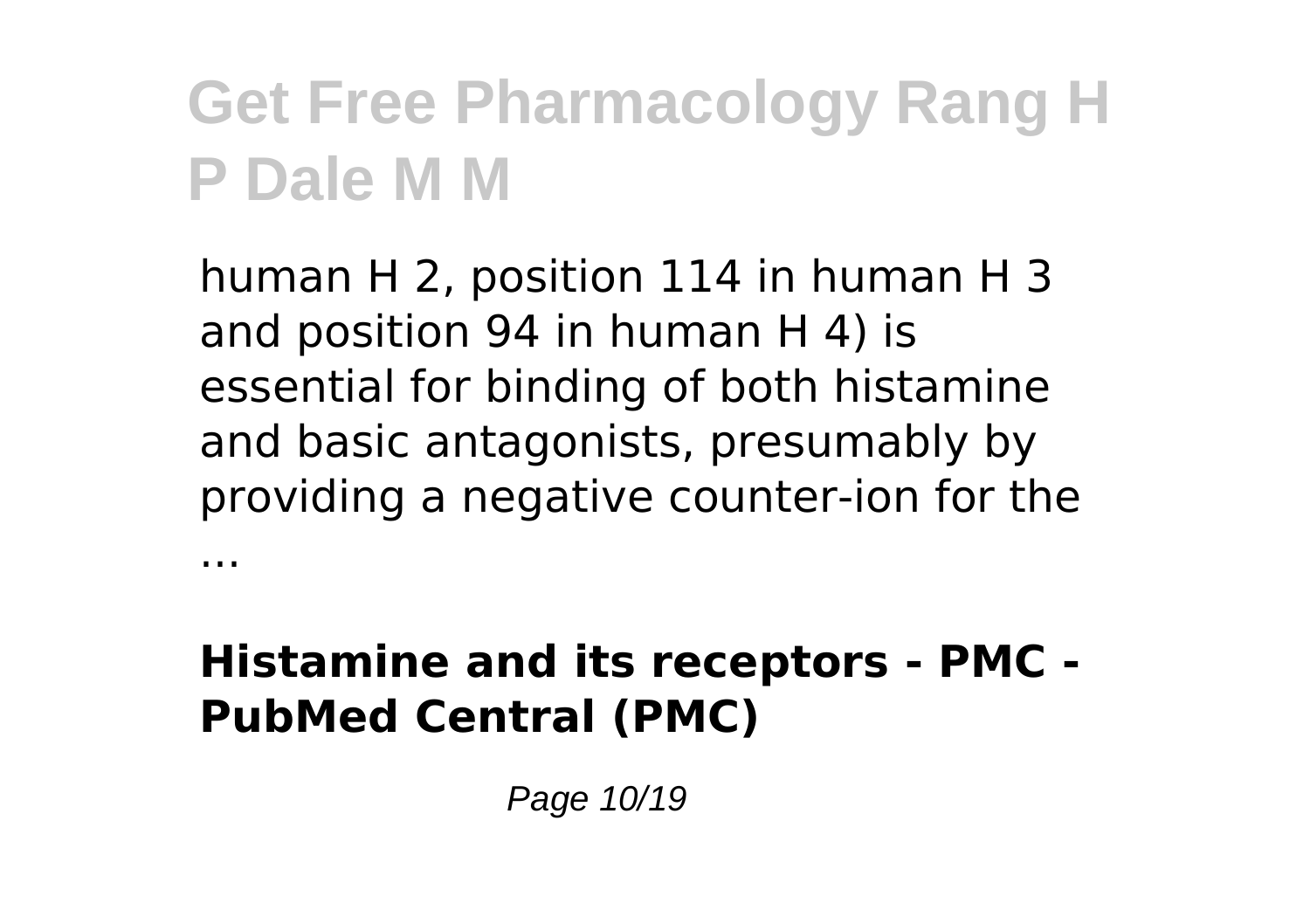Metanephrine sind die direkten inaktiven Metaboliten von Adrenalin bzw. Noradrenalin und haben keine hormonelle Wirkung mehr. Bedeutung als Tumormarker. Eine pathologisch erhöhte Konzentration an Metanephrinen kann unter anderem auf ein Phäochromozytom hindeuten, kann allerdings auch durch Stress verursacht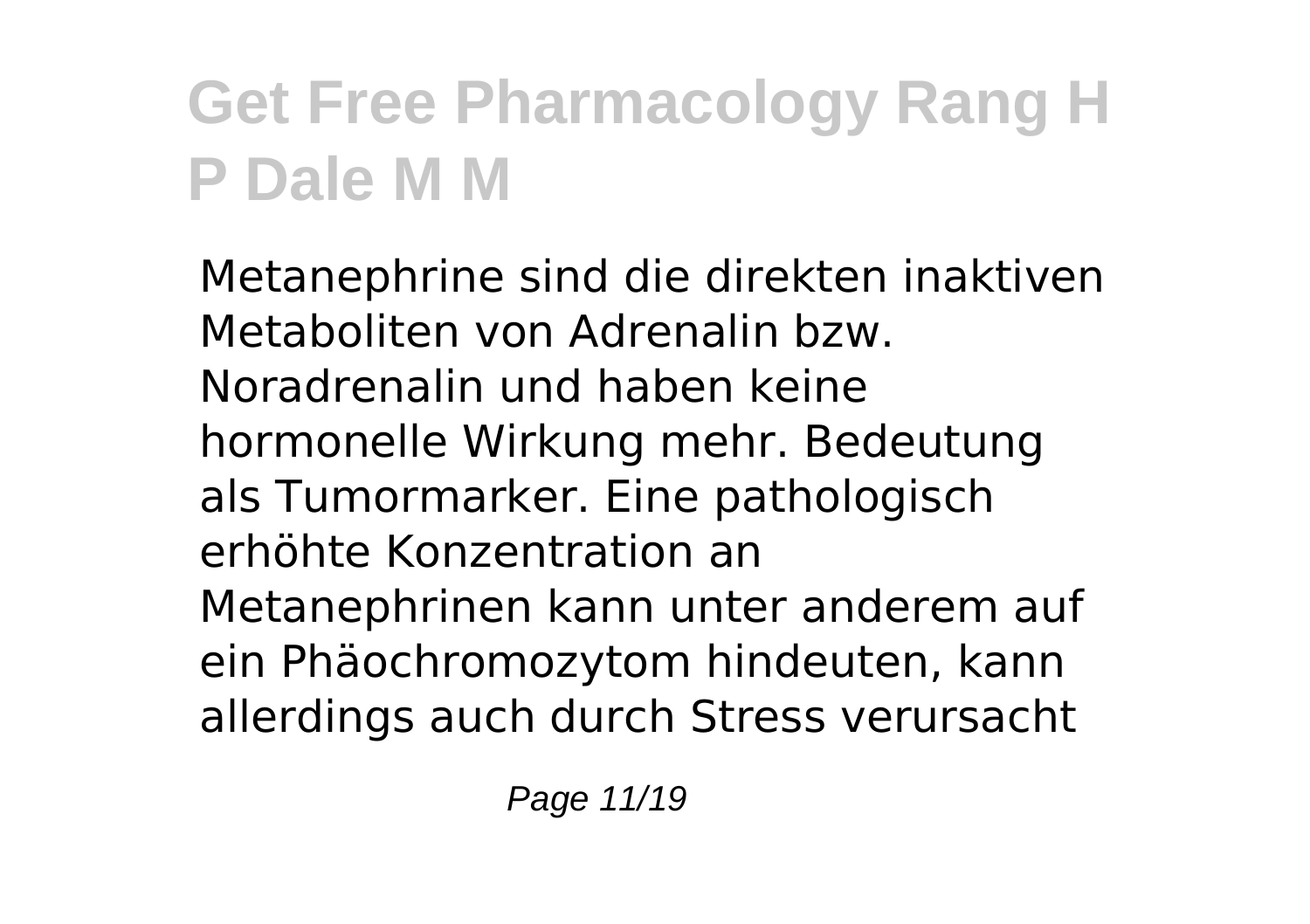werden. Metanephrine werden bei Verdacht auf einen Adrenalin oder Noradrenalin ...

#### **Metanephrine – Wikipedia**

Gen. El gen que codifica al receptor β 2 se encuentra en el cromosoma 5, en una región muy cercana al sitio de codificación del receptor adrenérgico

Page 12/19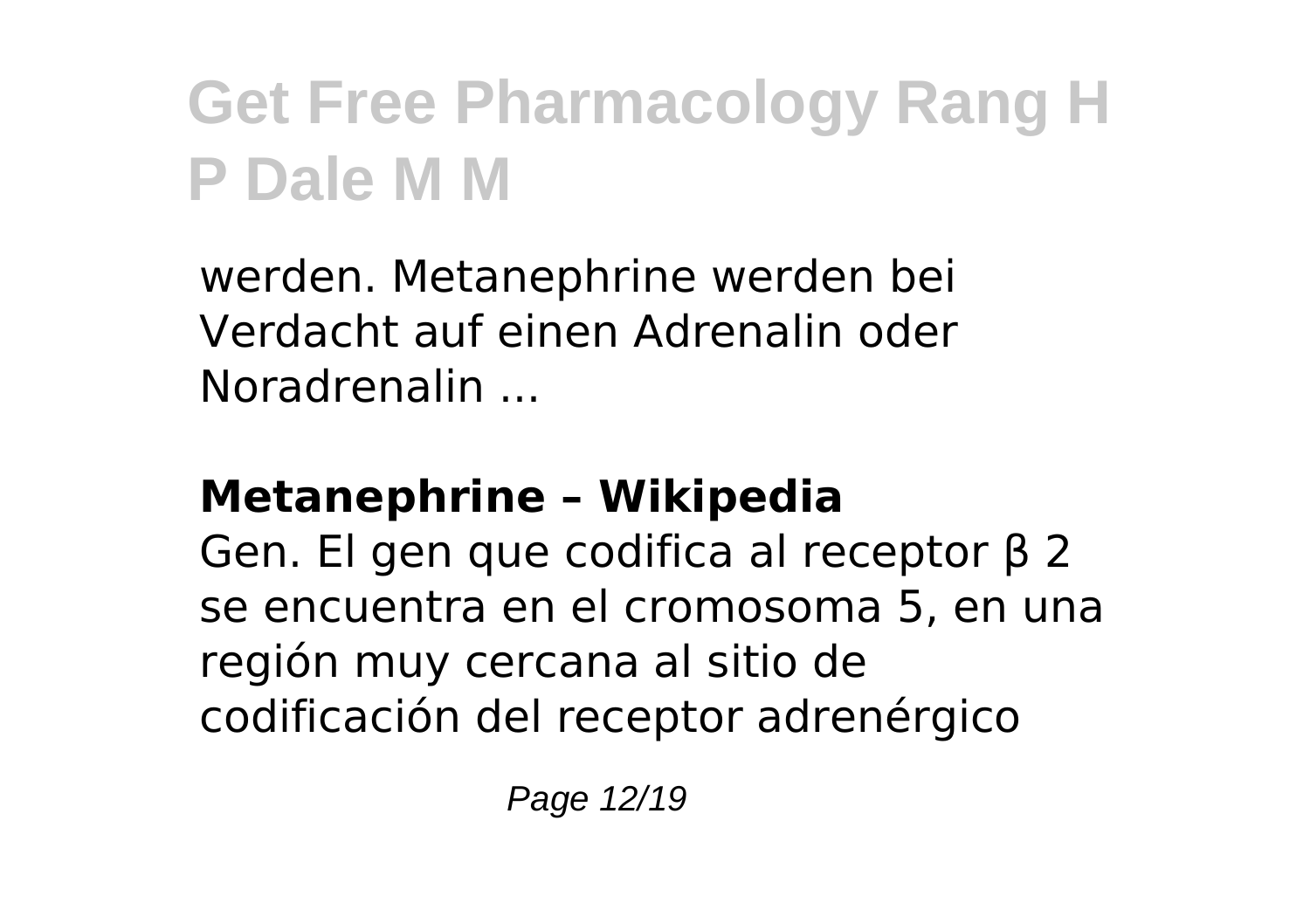alfa 1. [2] Los diferentes polimorfismos, mutaciones puntuales y/o regulaciones genéticas del gen ADRB2 se encuentran asociados a la aparición del asma, obesidad y diabetes tipo 2. [1] El gen ADRB2 no posee intrones.

#### **Receptor adrenérgico beta 2 - Wikipedia, la enciclopedia libre**

Page 13/19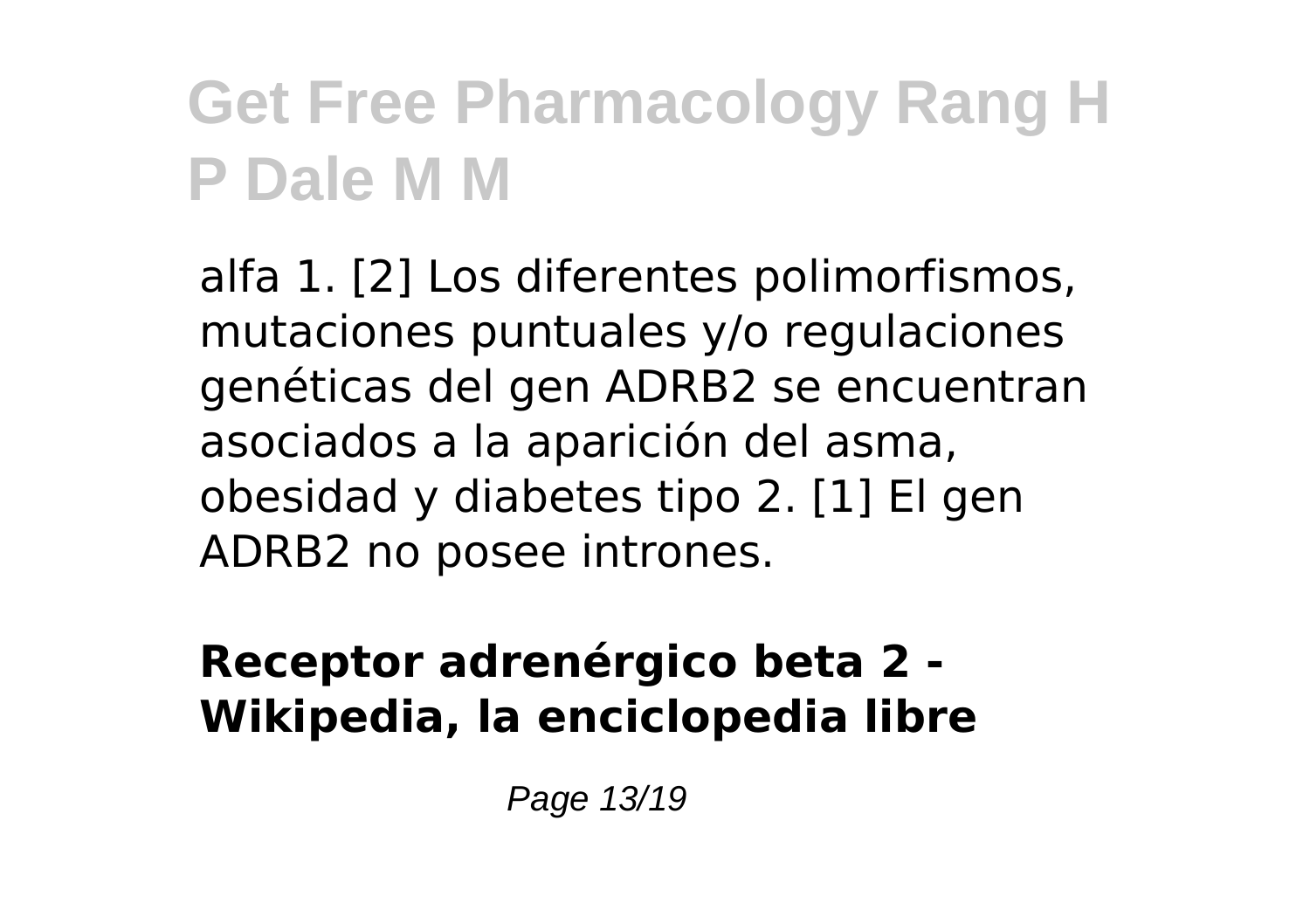TINN∏MN∏dobutamine∏∏∏∏∏∏∏∏∏∏∏∏∏ 療の際に、一時的に用いられる場合のある、アドレナリン受容体アゴニスト の1つである。 主に交感神経系のβ 1 受容体を直接作動させる。 また、弱いがβ 2 アドレナリン受容体とα 1 アドレナリン受容体の活性化作用も持つ。

#### **ドブタミン - Wikipedia**

Dadah adalah bahan yang menyebabkan perubahan dalam fisiologi atau psikologi

Page 14/19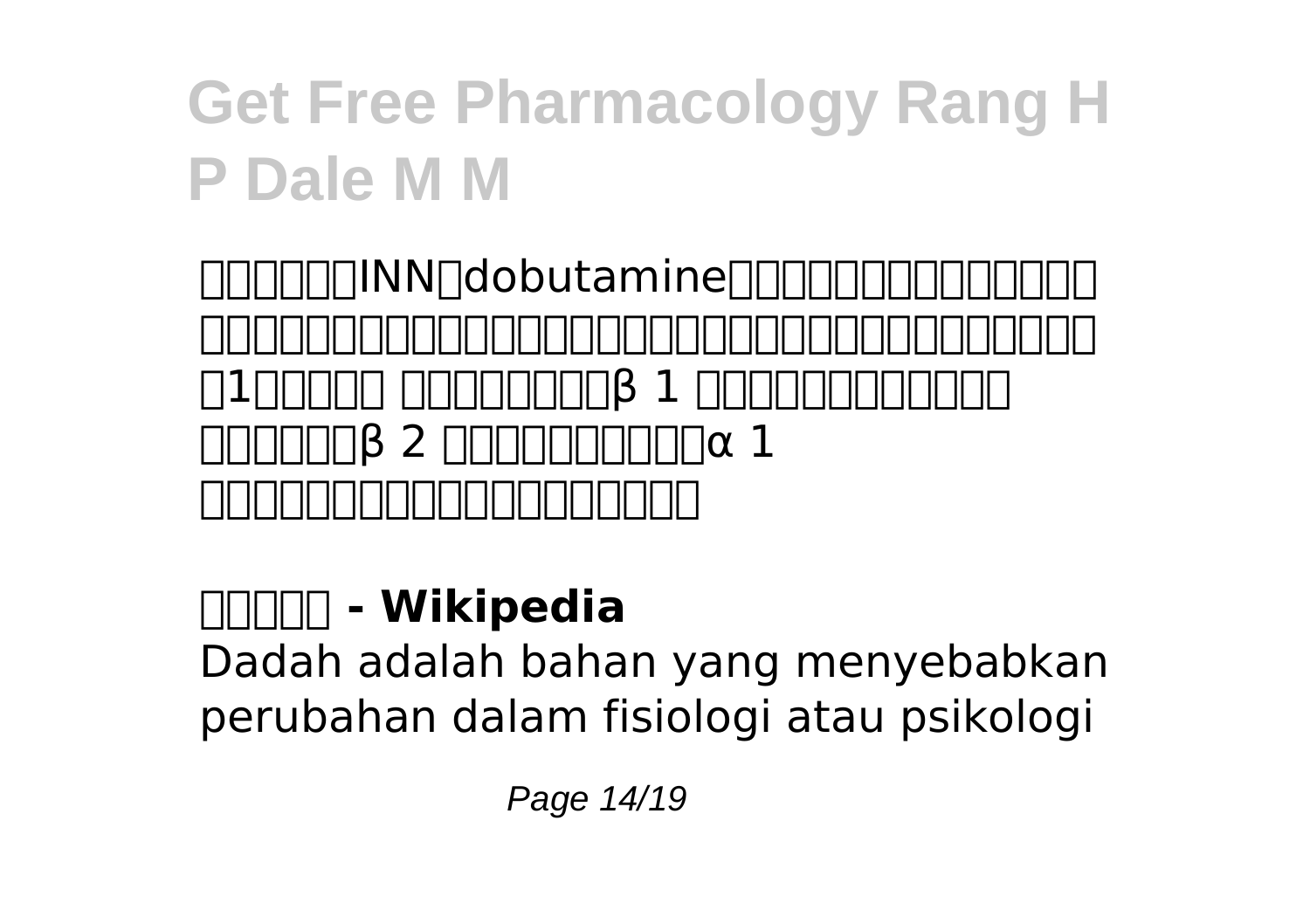organisma semasa diambil. Dadah biasanya dibezakan dari makanan dan bahan yang memberikan sokongan nutrisi. Penggunaan dadah boleh melalui penyedutan, suntikan, merokok, pengingesan, penyerapan melalui tampalan pada kulit, supositori, atau melarutkannya di bawah lidah.. Dalam farmakologi, dadah adalah bahan kimia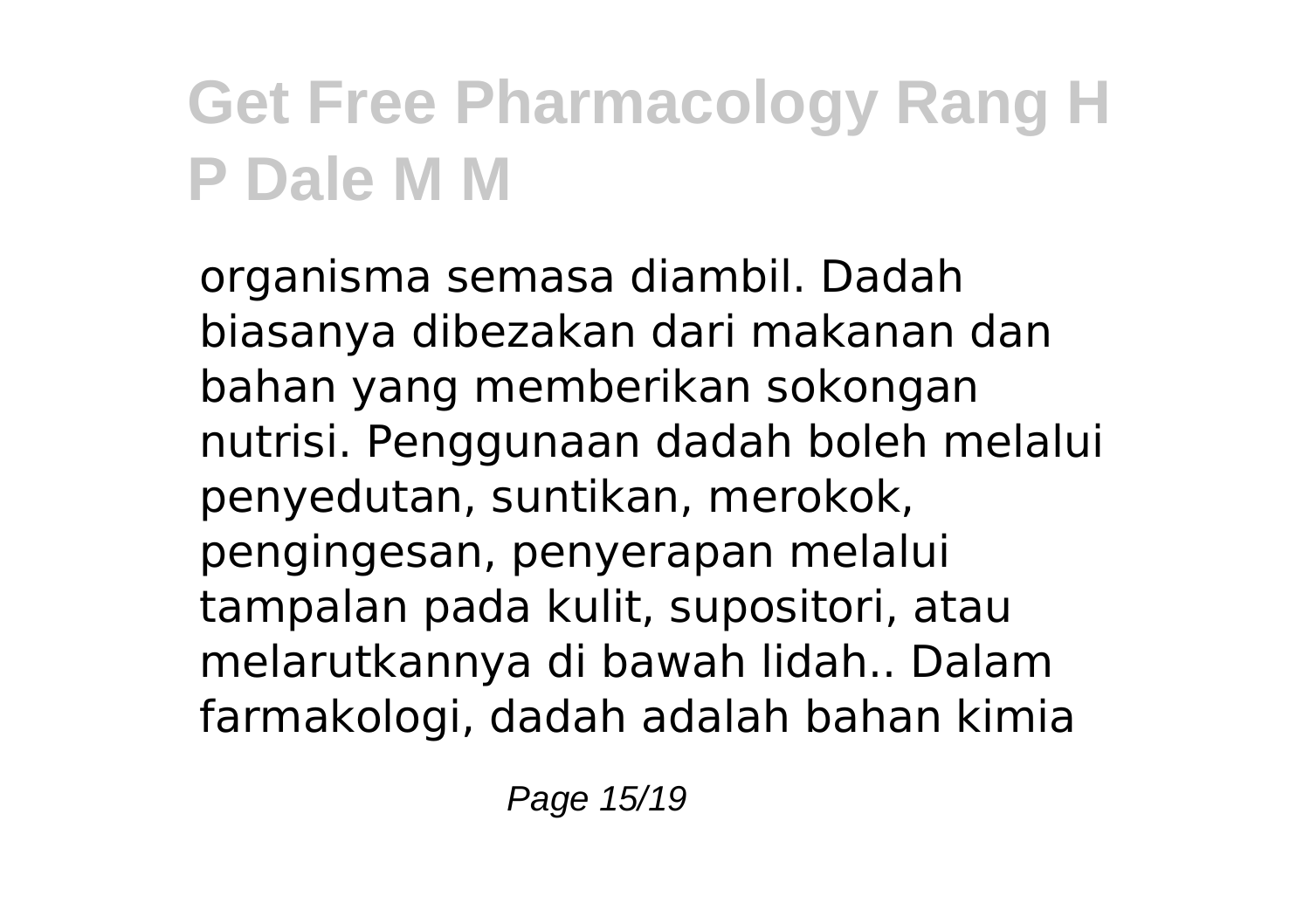#### **Dadah - Wikipedia Bahasa Melayu, ensiklopedia bebas**

...

ムスカリン受容体拮抗薬(muscarinic receptor antagonist)または抗ムスカリン薬(anti-muscarinic agent) の活性を阻害する抗コリン薬の一種である。 ムスカリン受容体は、副交感 <u>hooooooooooooooooooooooooooo...</u>

Page 16/19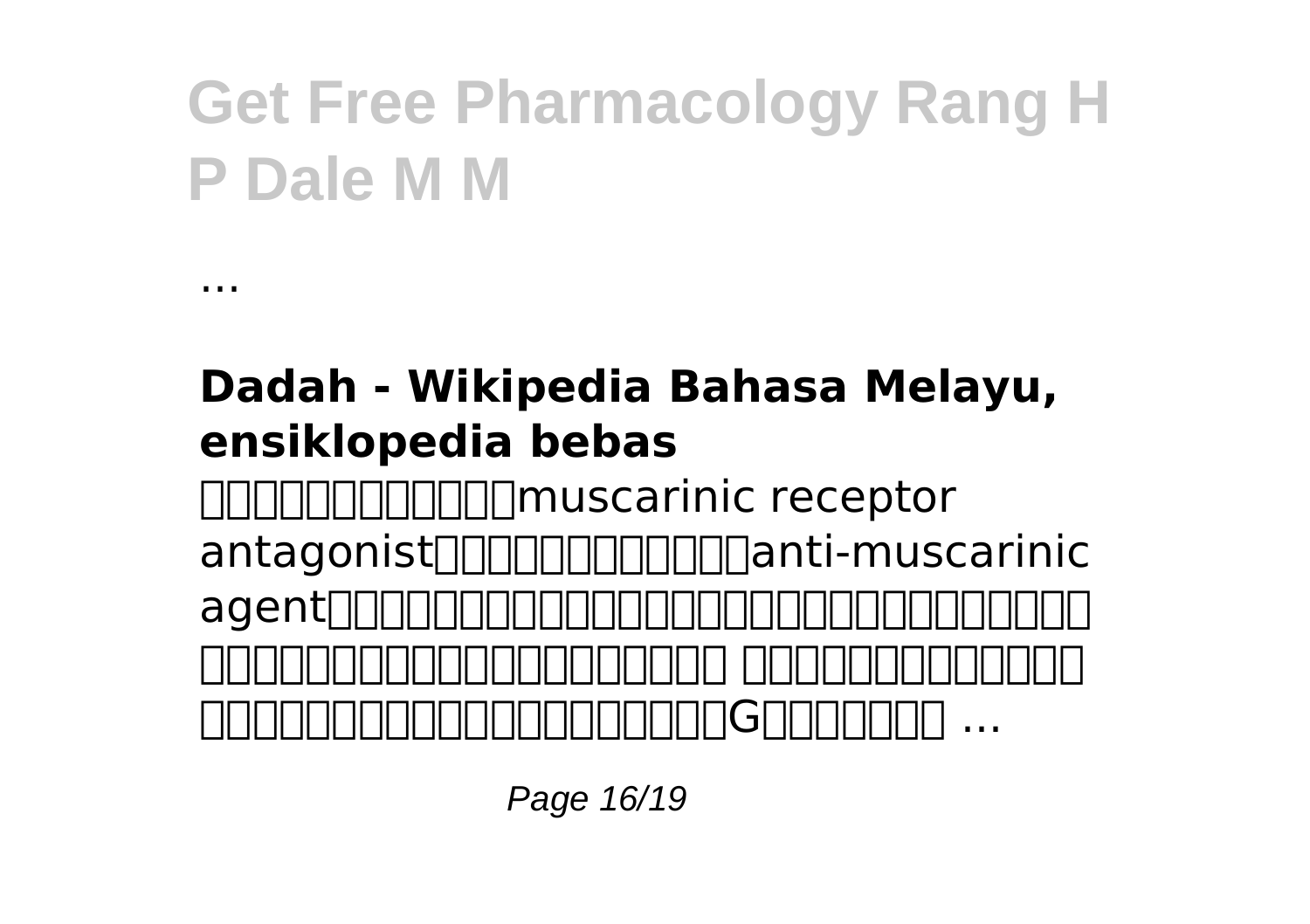#### **ムスカリン受容体拮抗薬 - Wikipedia**

La terapia con anticorpi monoclonali prevede l'utilizzo di anticorpi monoclonali che si legano specificamente alle cellule bersaglio; questo può quindi stimolare il sistema immunitario del paziente ad aggredire le cellule stesse.. È possibile creare un

Page 17/19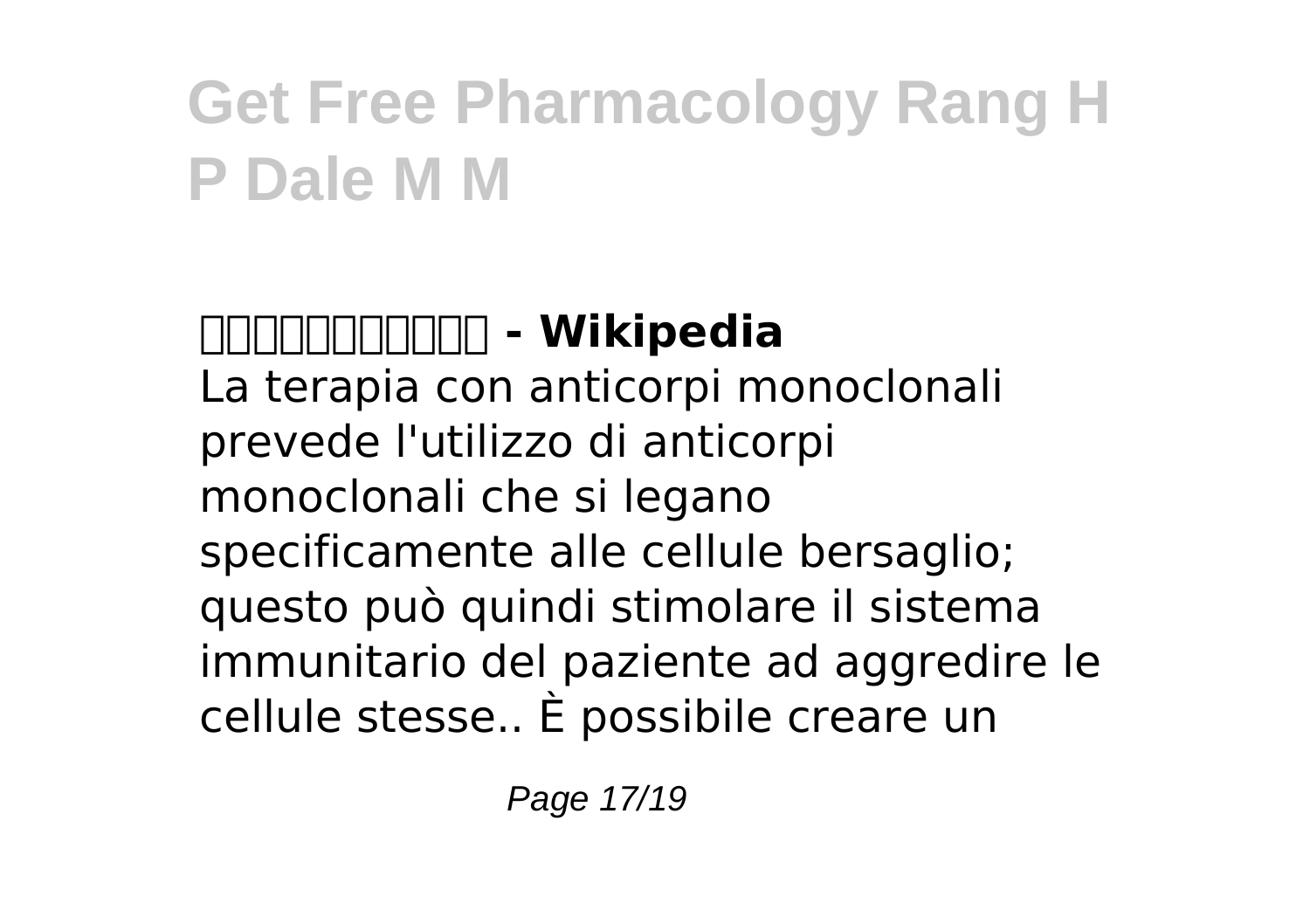frammento mAb specifico per quasi tutti gli antigeni di superficie extracellulare delle cellule bersaglio.

Copyright code: [d41d8cd98f00b204e9800998ecf8427e.](/sitemap.xml)

Page 18/19